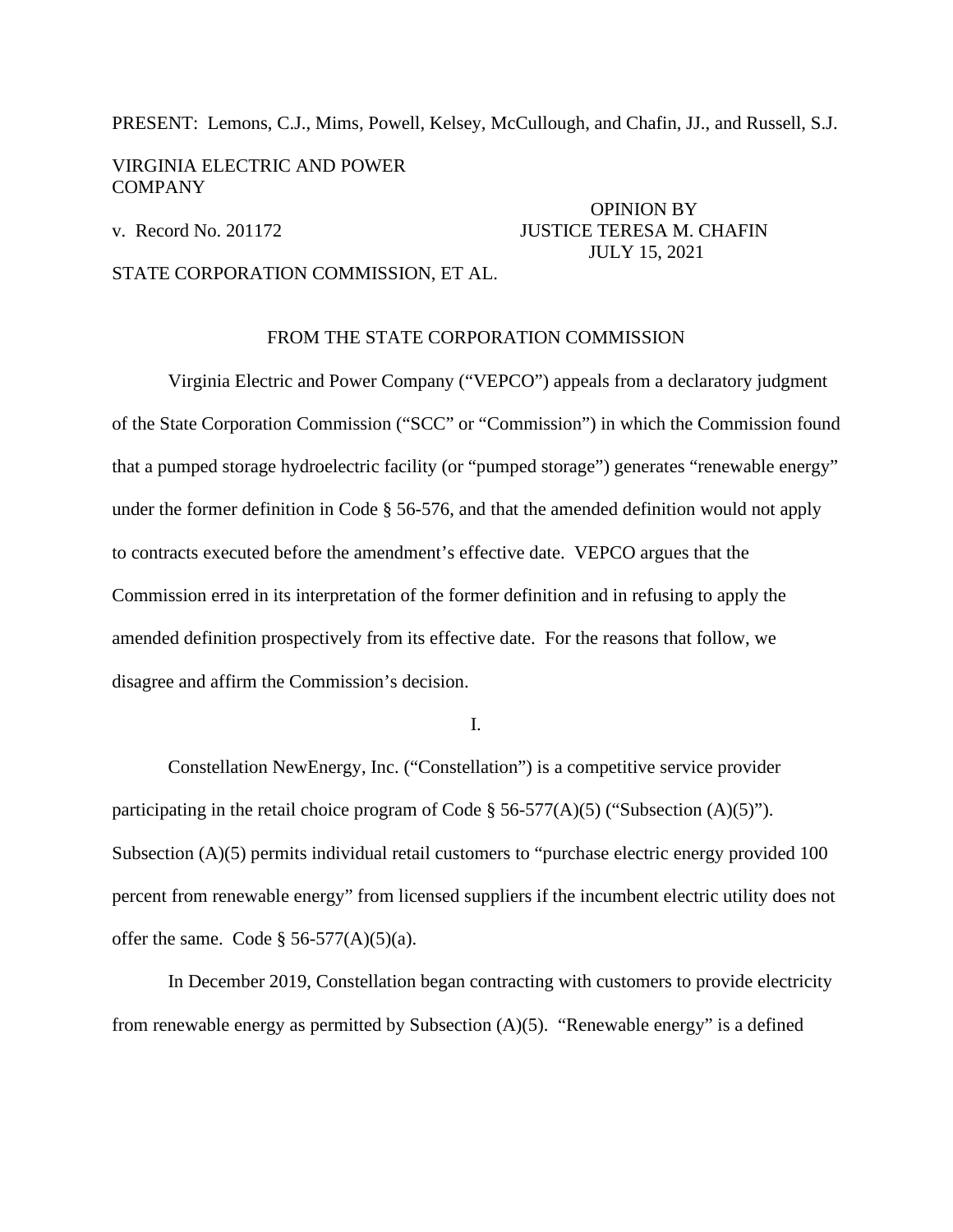term within the statutory scheme, as set out in Code § 56-576. At the time Constellation entered into its contracts, renewable energy was defined as

> energy derived from sunlight, wind, falling water, biomass, sustainable or otherwise, (the definitions of which shall be liberally construed), energy from waste, landfill gas, municipal solid waste, wave motion, tides, and geothermal power, and does not include energy derived from coal, oil, natural gas, or nuclear power. Renewable energy shall also include the proportion of the thermal or electric energy from a facility that results from the co-firing of biomass.

Code § 56-576 (2019). In contracting with its retail customers, Constellation agreed to provide "100% Renewable Electricity Supply," which was set out as being sourced from a "facility . . . that generates electricity using [wind, solar, falling water (pumped storage hydroelectric or hydroelectric) or any other resource that generates electricity that meets the definition of 'Renewable Energy' under . . . Code § 56-576] (collectively, 'Renewable Generation Facilities')." (Brackets in original.) The provision further specified, "Seller reserves the right to substitute supply from any other Renewable Generation Facilities without prior notice to Customer."

That same month, Constellation notified VEPCO of its Subsection (A)(5) customer enrollment, and VEPCO requested documentation confirming that Constellation would provide customers with electricity sourced "100 percent from renewable energy." Constellation responded that it intended to supply its customers with energy sourced from wind and pumped storage hydroelectric facilities, contending that pumped storage "generates electricity from falling water," consistent with the statutory definition.<sup>[1](#page-1-0)</sup> Attached to its response, Constellation

<span id="page-1-0"></span><sup>&</sup>lt;sup>1</sup> A pumped storage hydroelectric facility is "a configuration of two water reservoirs at different elevations that can generate power (discharge) as water moves down through a turbine" and then "draws power as it pumps water (recharge) to the upper reservoir." U.S. Department of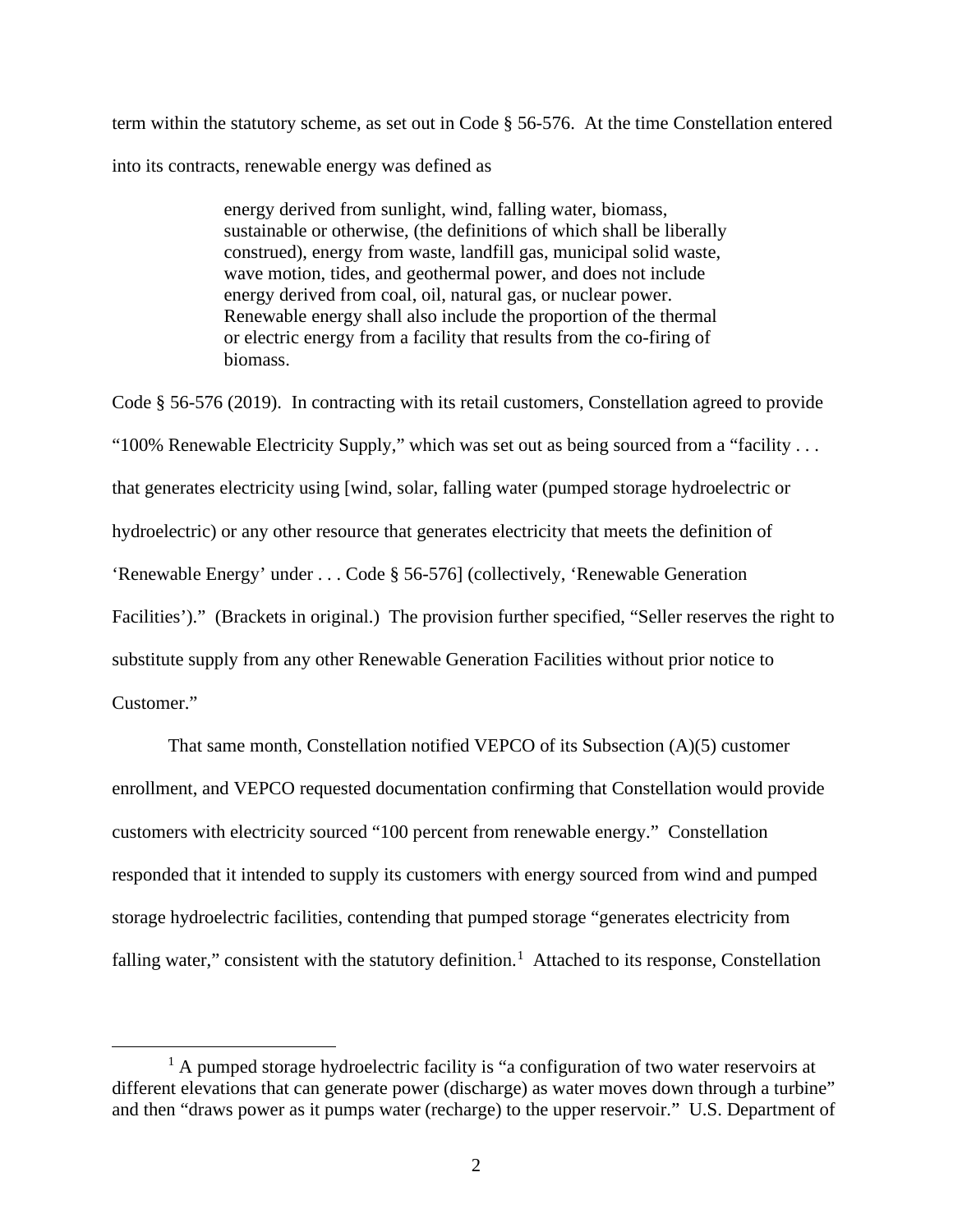provided copies of its wholesale contracts, including the contract with the pumped storage hydroelectric facility that took effect on February 8, 2020. On April 1, 2020, VEPCO replied that it disagreed with Constellation's position regarding pumped storage, asserting that pumped storage did not meet the statutory definition of renewable energy "except in the case of any runof-river production that can be quantified and verified."

In the meantime, the General Assembly enacted the Virginia Clean Economy Act ("VCEA") during its 2020 session. 2020 Acts chs. 1193, 1194. As part of the VCEA, and to become effective July 1, 2020, the General Assembly amended the definition of renewable energy in Code § 56-576. The definition maintained the language referenced above, but added a new sentence: "'Renewable energy' does not include waste heat from fossil-fired facilities or electricity generated from pumped storage but includes run-of-river generation from a combined pumped-storage and run-of-river facility." Code § 56-576 (current).

On April 17, 2020, Constellation petitioned the SCC for a declaratory judgment that procuring electricity from a pumped storage hydroelectric facility qualified as renewable energy under the definition in Code § 56-576 in effect at the time, such that Constellation could rely on that electricity to meet its load requirements under the retail choice program of Subsection (A)(5). Constellation further requested a finding that the revised definition, which would become effective on July 1, 2020, "applies prospectively" and would not prohibit Constellation from relying on pumped storage "for the duration of its retail contracts." Constellation asserted that the issues raised in its petition could be decided without an evidentiary hearing and

Energy, Office of Energy Efficiency & Renewable Energy, Pumped-Storage Hydropower, https://www.energy.gov/eere/water/pumped-storage-hydropower (last visited Mar. 31, 2021).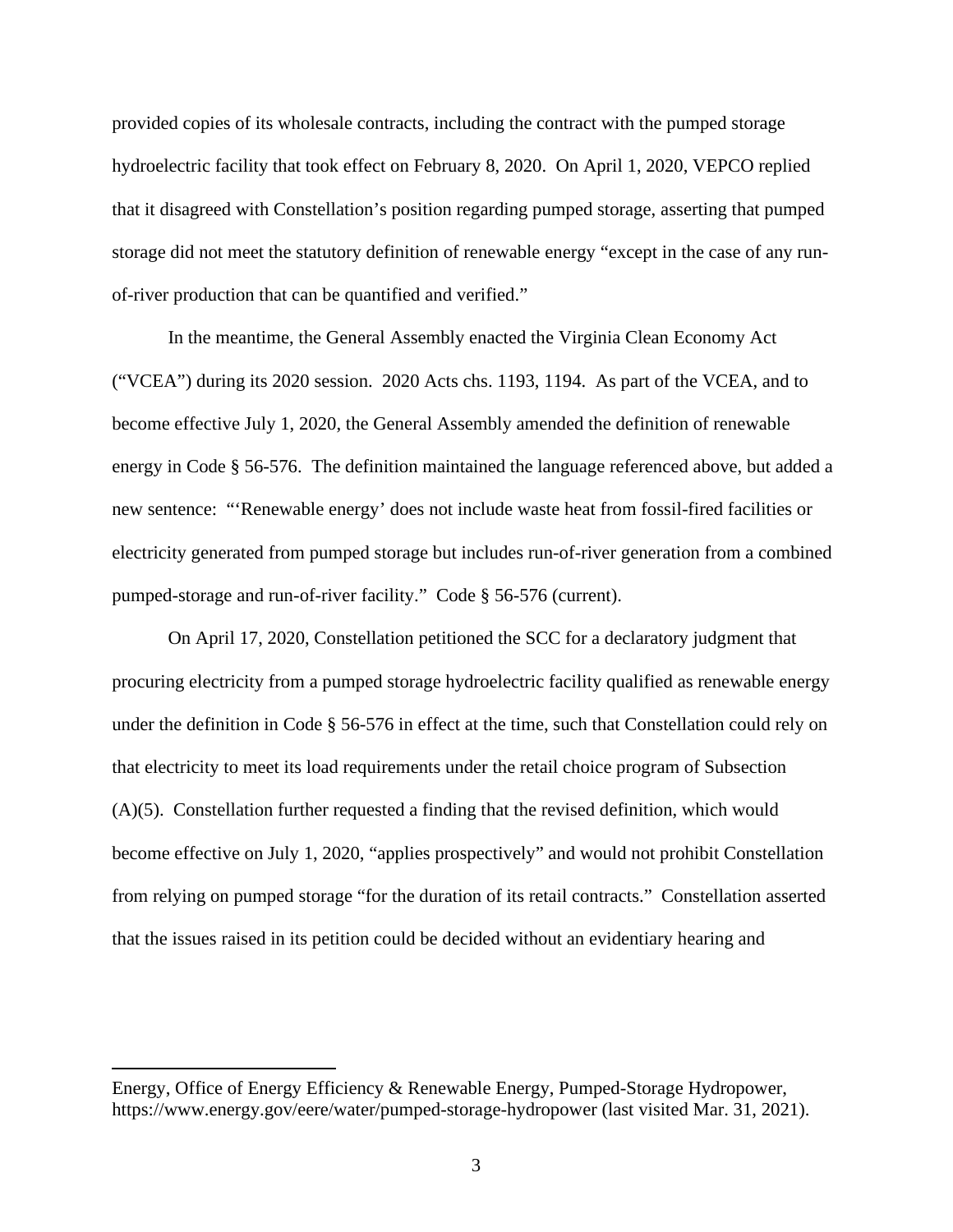requested an expedited review in order for the Commission to consider the issues before the VCEA's effective date.

VEPCO filed a notice of participation and a subsequent response to Constellation's petition. VEPCO asserted that a pumped storage hydroelectric facility did not generate renewable energy under Code § 56-576 because it was more akin to a battery that stores energy, unlike the rest of the sources in the statute which generated kinetic or potential energy. VEPCO further argued that if the Commission found that pumped storage was renewable energy under the former definition, Constellation should not be allowed to rely upon the former definition where the amendment was a valid exercise of the Commonwealth's police power.

By order on May 29, 2020, the Commission granted Constellation's petition for declaratory judgment. Applying rules of statutory interpretation, the Commission found that there was no ambiguity in the phrase "derived from . . . falling water," and that electricity generated from a pumped storage hydroelectric facility is therefore "renewable energy" because it is derived from water that falls from a higher point to a lower point. Thus, pumped storage satisfied the statutory definition of renewable energy in effect at the time Constellation executed its contracts. With respect to the amended definition, the Commission declined to find that the amendment would apply "retroactively" to Constellation's 2019 contracts where the amendment would not take effect until July 1, 2020. The Commission relied on *Bailey v. Spangler*, 289 Va. 353, 358 (2015), for the proposition that retroactivity is generally disfavored absent a manifest legislative intent to the contrary. VEPCO appealed to this Court, assigning error to both findings.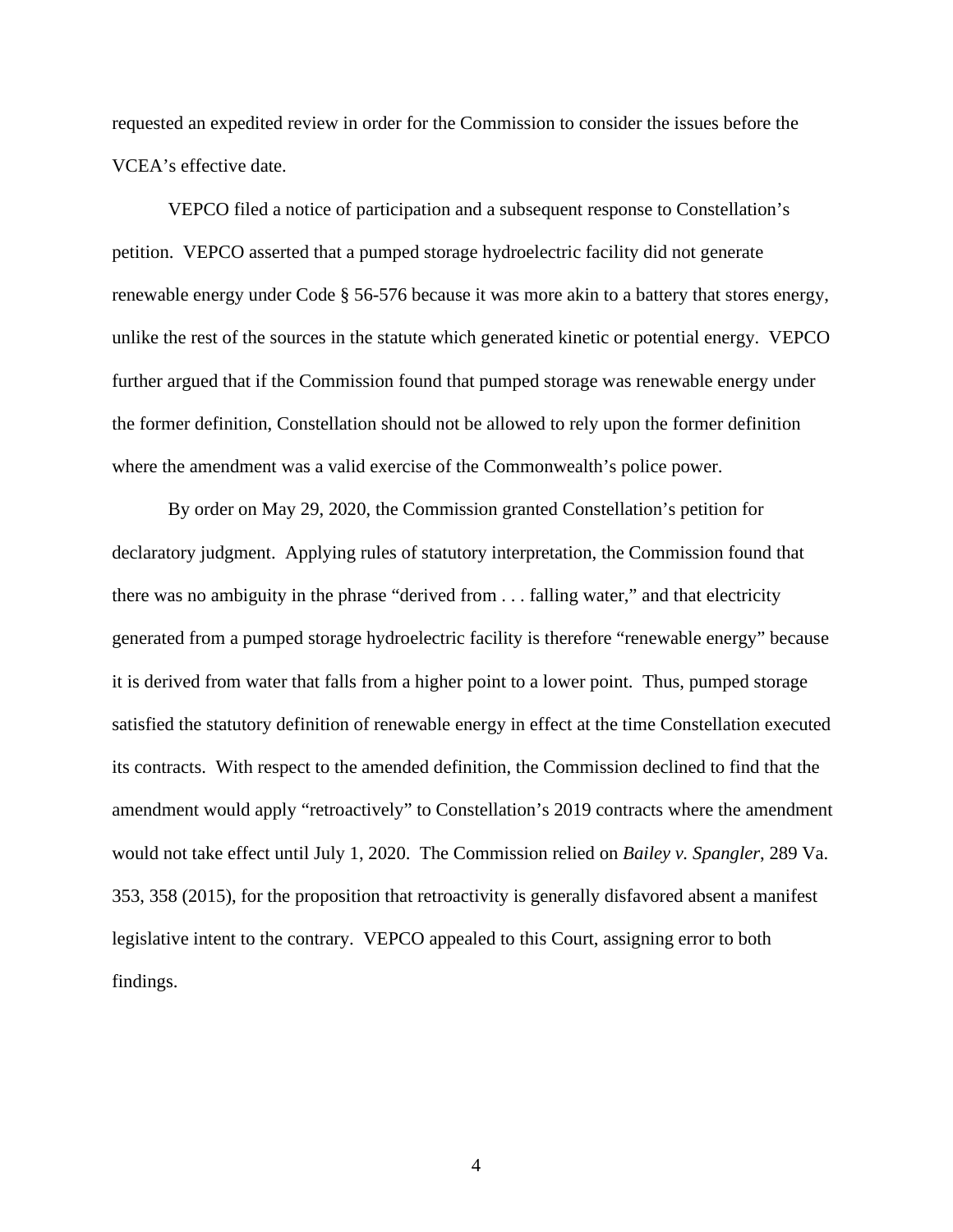VEPCO presents two primary arguments on appeal. First, VEPCO contends that the Commission erred in finding that a pumped storage hydroelectric facility met the definition of renewable energy under former Code § 56-576. Second, VEPCO contends that the Commission erred in refusing to find that the amended definition of renewable energy applies to Constellation's existing contracts from July 1, 2020 onward. These arguments present issues of statutory interpretation and other issues of law that are subject to de novo review. *See Virginia Marine Res. Comm'n v. Chincoteague Inn*, 287 Va. 371, 380 (2014); *Anthony v. Verizon Va., Inc.*, 288 Va. 20, 29 (2014). On review in this Court, "the SCC's statutory construction 'is entitled to the respect due judgments of a tribunal informed by experience.'" *City of Alexandria v. State Corp. Comm'n*, 296 Va. 79, 93 (2018) (quoting *Virginia Elec. & Power Co. v. State Corp. Comm'n*, 295 Va. 265, 263 (2018)).

### A.

VEPCO, the Commission, and Constellation all contend that the plain language of the former definition is unambiguous but disagree as to its meaning. VEPCO argues that the language plainly excludes pumped storage from the definition, whereas the Commission and Constellation argue that the plain language squarely includes pumped storage.

"When the language of a statute is unambiguous, we are bound by the plain meaning of that language." *Virginia Elec. & Power Co.*, 295 Va. at 263. "When construing a statute, our primary objective is to ascertain and give effect to legislative intent, as expressed by the language used in the statute." *Id.* at 262-63 (quoting *Cuccinelli v. Rector & Visitors of the Univ. of Va.*, 283 Va. 420, 425 (2012)). In doing so, we "consider the entire statute 'to place its terms in context,'" *REVI, LLC v. Chicago Title Ins. Co.*, 290 Va. 203, 208 (2015) (quoting *Eberhardt* 

II.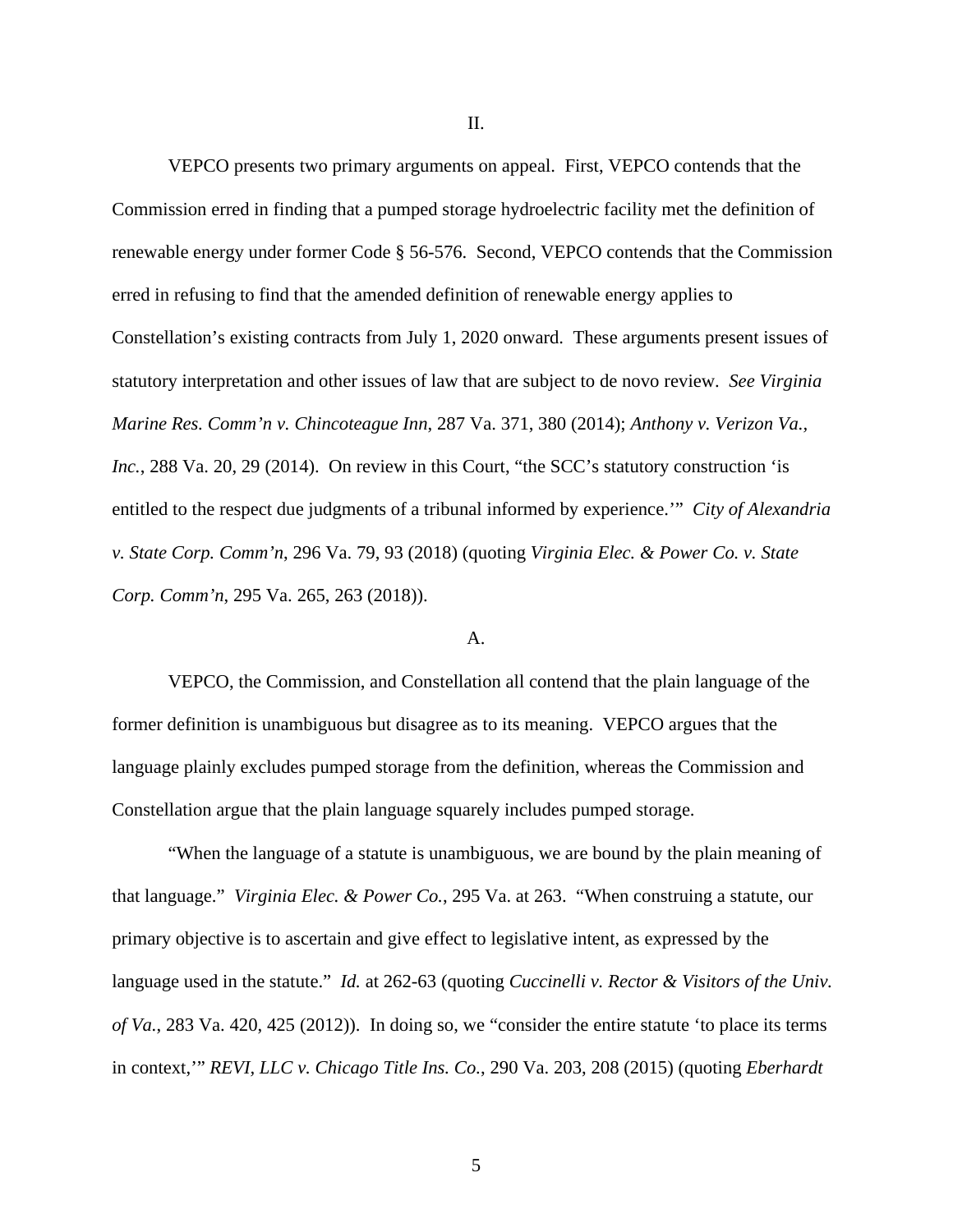*v. Fairfax Cnty. Emps. Ret. Sys. Bd. of Trustees*, 283 Va. 190, 194 (2012)), because it is "our duty to interpret the several parts of a statute as a consistent and harmonious whole so as to effectuate the legislative goal," *id.* (quoting *Virginia Elec. and Power Co. v. Board of Cnty. Supervisors*, 226 Va. 382, 387-88 (1983)).

"Renewable energy" is one definition among many contained in Code § 56-576. These definitions are confined in application to "this chapter"—Chapter 23 of Title 56—otherwise known as the Virginia Electric Utility Regulation Act ("VEURA"). Thus, the definition of renewable energy determines the permissible sources of electricity that may be relied upon to supply the "100 percent renewable energy" required by Subsection  $(A)(5)$ , which is contained in the same chapter as part of the VEURA. The language presently at issue is a phrase in the former definition of renewable energy: "derived from . . . falling water." Code § 56-576 (2019).

We disagree with VEPCO's contention that the former definition excluded pumped storage. Like the Commission, we find that the plain language of the former definition is clear and unambiguous; thus, we will give the terms their ordinary meanings. "Derived from" generally refers to a thing that comes from something else. *See* Webster's Third New International Dictionary 608 (2002) (defining "derived" as "formed or developed out of something else"). As used in the definition, renewable energy would be energy formed or developed out of the enumerated sources.

One of those sources is "falling water." Because there is no language in the statutory definition for this term prescribing that "falling water" must come from a naturally occurring source or that it cannot be a part of a closed system, it is reasonable to apply the plain meaning of water that falls from one height to another. Therefore, where water falls from a higher reservoir to a lower reservoir as part of a process that generates electricity, such as happens in a pumped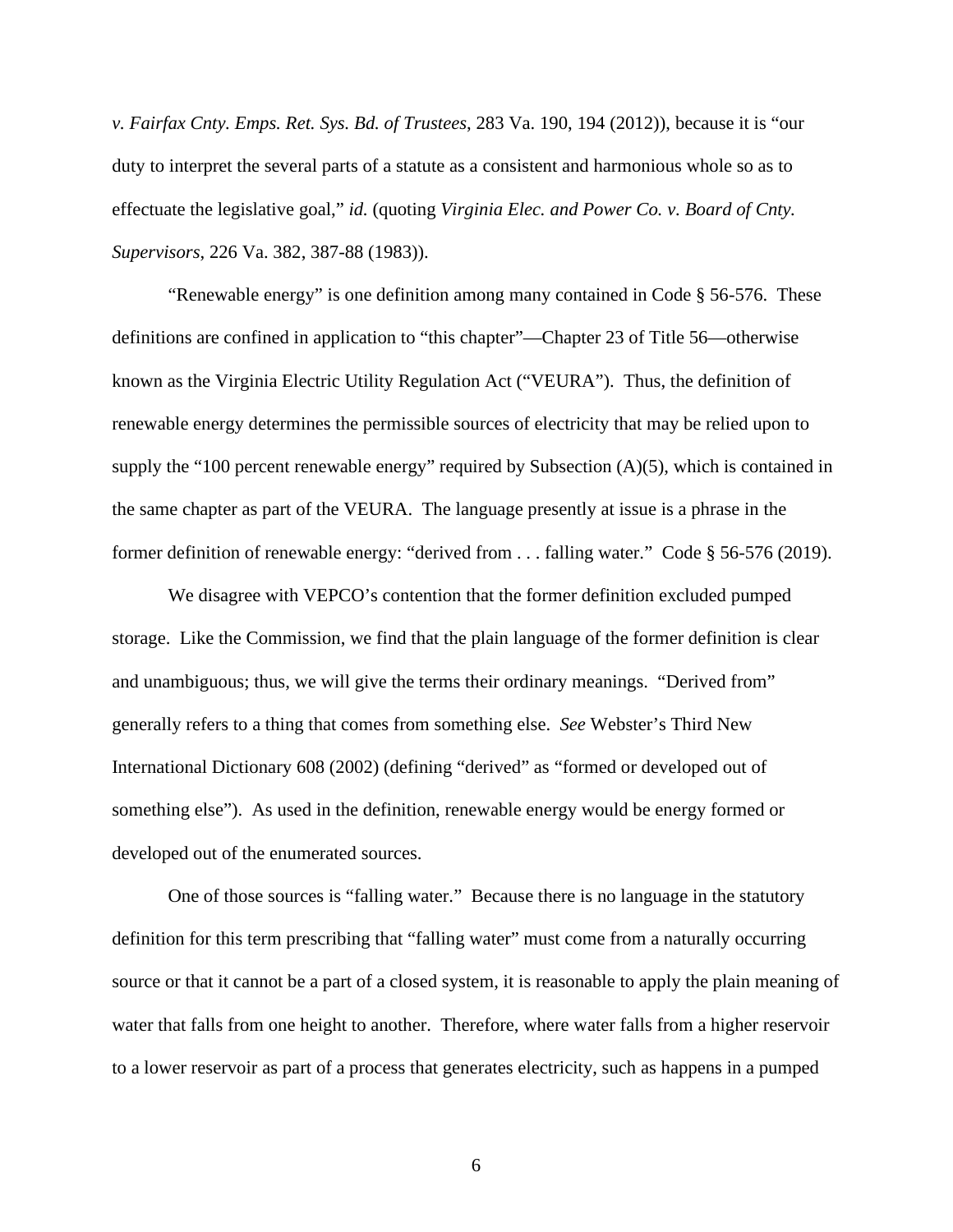storage hydroelectric facility, the electric energy was derived from falling water. Under this interpretation, the resulting energy satisfied the former definition of renewable energy in Code § 56-576 (2019).

VEPCO maintains that the interpretation of the definition adopted by the Commission and applied here by this Court creates an inconsistency where falling water is set apart from the other identified sources. This, it argues, is because the other named sources point to the original natural source of energy, whereas applying "derived from . . . falling water" to pumped storage ignores the original source of energy in favor of the method of production.

However, VEPCO's position would add language to the definition that simply was not included in the statute. We "'presume that the legislature chose, with care, the specific words of the statute' and that '[t]he act of choosing carefully some words necessarily implies others are omitted with equal care.'" *Wal-Mart Stores East, LP v. State Corp. Comm'n*, 299 Va. 57, 70 (2020) (quoting *Rickman v. Commonwealth*, 294 Va. 531, 540 n.3 (2017)). Indeed, as we have observed, we regularly reject invitations to "read into [a] statute language that is not there," because of the long-established rule that "[c]ourts cannot add language to [a] statute the General Assembly has not seen fit to include." *Wakole v. Barber*, 283 Va. 488, 495-96 (2012) (quoting *Jackson v. Fidelity & Deposit Co.*, 269 Va. 303, 313 (2005)); *see also Holsapple v. Commonwealth*, 266 Va. 593, 599 (2003) (same). There are numerous substitutions or qualifying words the General Assembly could have utilized to achieve VEPCO's narrower interpretation, but it did not do so. Because such limiting words were not used, we conclude that the legislature did not intend to impose such a narrow meaning on "derived from . . . falling water" as those terms were used in the former statute.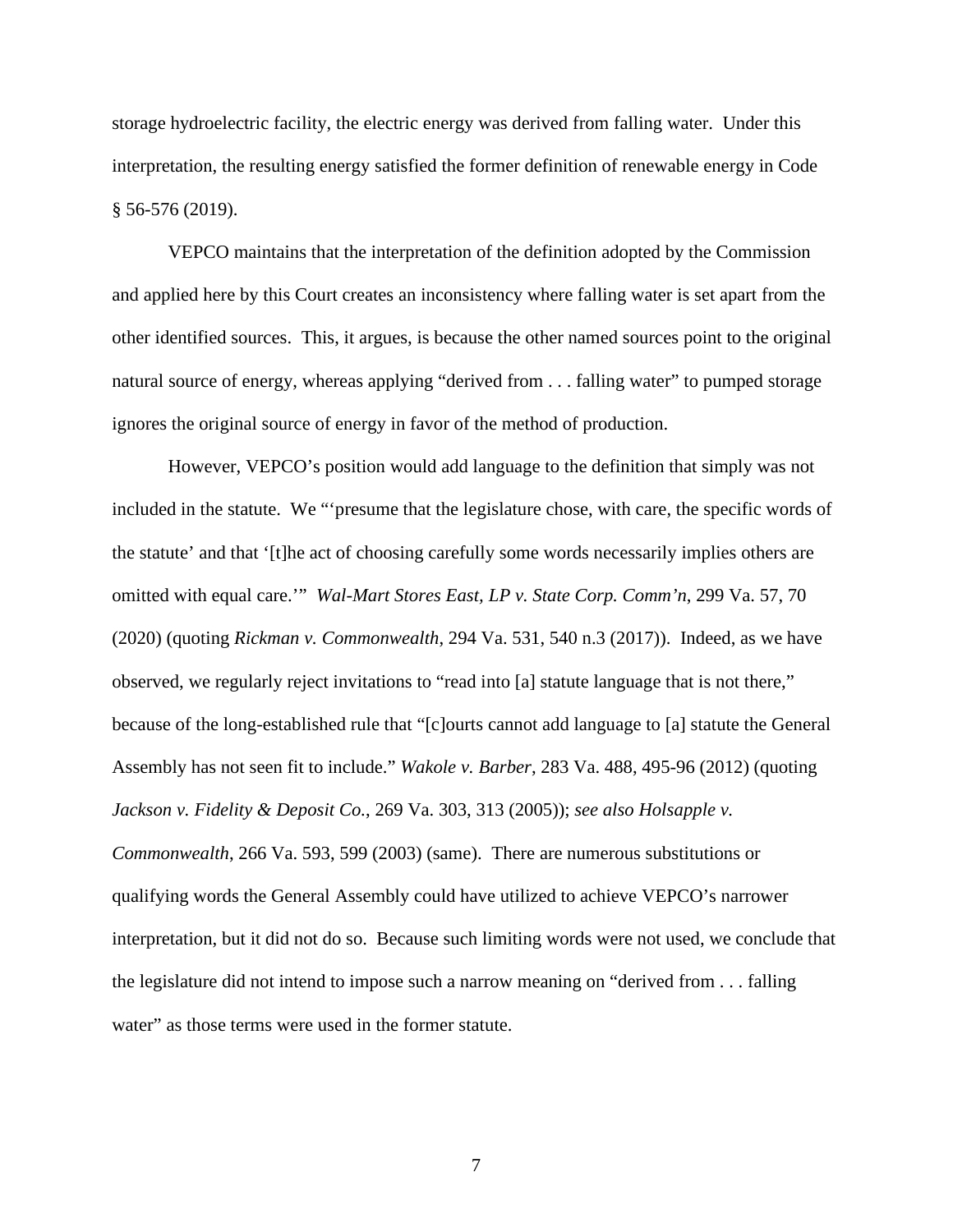We also disagree with VEPCO's contention that former Code § 56-585.2 (2016) implies that the former definition excluded pumped storage. Former Code § 56-585.2 (2016), located in the same chapter, codified a voluntary renewable portfolio standard ("RPS") program which incentivized the incorporation of renewable energy into electric energy sales portfolios. For purposes of the voluntary RPS program, "[a]s used in this section: '[r]enewable energy' shall have the same meaning ascribed to it in [Code] § 56-576;" however, "'[r]enewable energy' shall not include electricity generated from pumped storage, but shall include run-of-river generation from a combined pumped-storage and run-of-river facility." Code § 56-585.[2](#page-7-0)(A) (2016).<sup>2</sup>

If the language of Code § 56-576 already excluded pumped storage, then the language expressly excluding pumped storage in the voluntary RPS program would be surplusage, "contrary to the settled rule in this Commonwealth that every provision in or part of a statute shall be given effect if possible." *Travelers Prop. Cas. Co. of Am. v. Ely*, 276 Va. 339, 345 (2008)). Further, as we have observed, "[w]ords in a statute should be interpreted, if possible, to avoid rendering words superfluous." *Cook v. Commonwealth*, 268 Va. 111, 114 (2004) (collecting cases). This is so because, as we have long recognized, we must assume that in enacting legislation, "the [General Assembly] did not intend to do a vain and useless thing." *Williams v. Commonwealth*, 190 Va. 280, 293 (1949). A more reasonable interpretation of the statute is that the voluntary RPS program, as an aspirational program designed to encourage adoption of renewable technologies, narrowed the type of eligible pumped storage facilities under "this section" to only those that were combined with a run-of-river facility. Code § 56- 585.2 (2016).

<span id="page-7-0"></span> $2$  As part of the VCEA, the voluntary RPS program was repealed and replaced by a mandatory RPS program in Code § 56-585.5.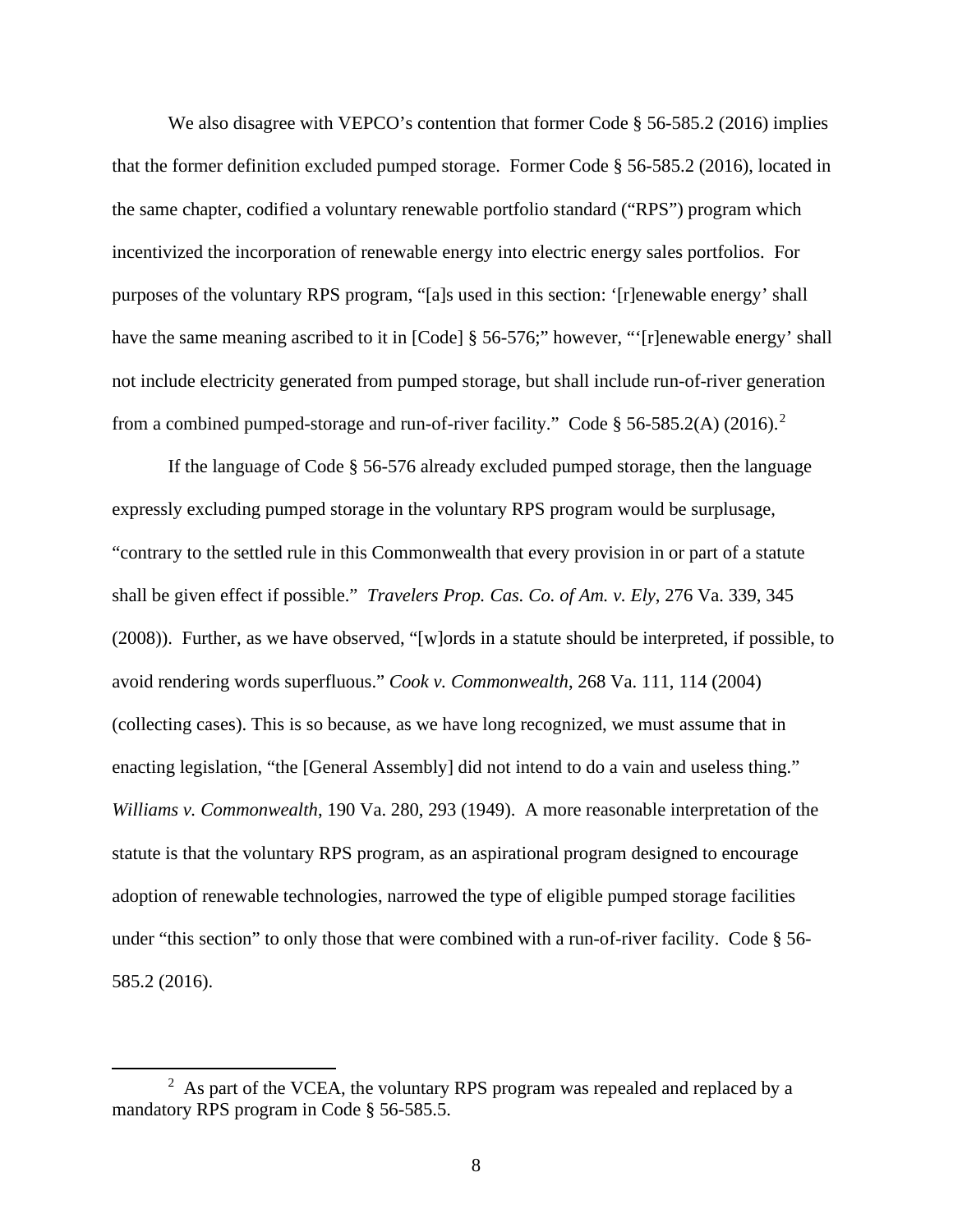Lastly, we must call attention to the clearest indication that energy from pumped storage was not excluded from the former definition of renewable energy: the fact that the General Assembly changed the definition in order to expressly exclude pumped storage facilities that do not incorporate run-of-river facilities. Code § 56-576. "Legislation is presumed to effect a change in the law unless there is a clear indication that the General Assembly intended that the legislation declare or explain existing law." *Chappell v. Perkins*, 266 Va. 413, 420 (2003). Nothing in the amended language indicates that the amendment was intended to clarify the meaning of the former definition. In fact, the language used to exclude pumped storage in the amended definition was substantially similar to the exclusion language that had been in the voluntary RPS program. As a result, we must presume that the amendment was intended to change the definition of renewable energy so as to generally exclude pumped storage facilities from the definition where they had not previously been excluded.

Therefore, we find no error in the Commission's interpretation of the statute or its finding that pumped storage satisfied the former definition of renewable energy.

B.

Next, VEPCO argues that the amended definition of renewable energy should apply "prospectively" to Constellation's 2019 contracts as of the July 1, 2020 effective date and that the Commission erred in refusing this application. VEPCO misconstrues the concepts of retroactive and prospective application of statutes. In general terms, applying legislation prospectively concerns the rights and claims that arise subsequent to the legislation, whereas a retroactive application reaches back to affect rights and duties accrued prior to the legislation. VEPCO claims that it is arguing for a prospective application when it is actually arguing for an application that reaches back to impact Constellation's contracts executed prior to the statutory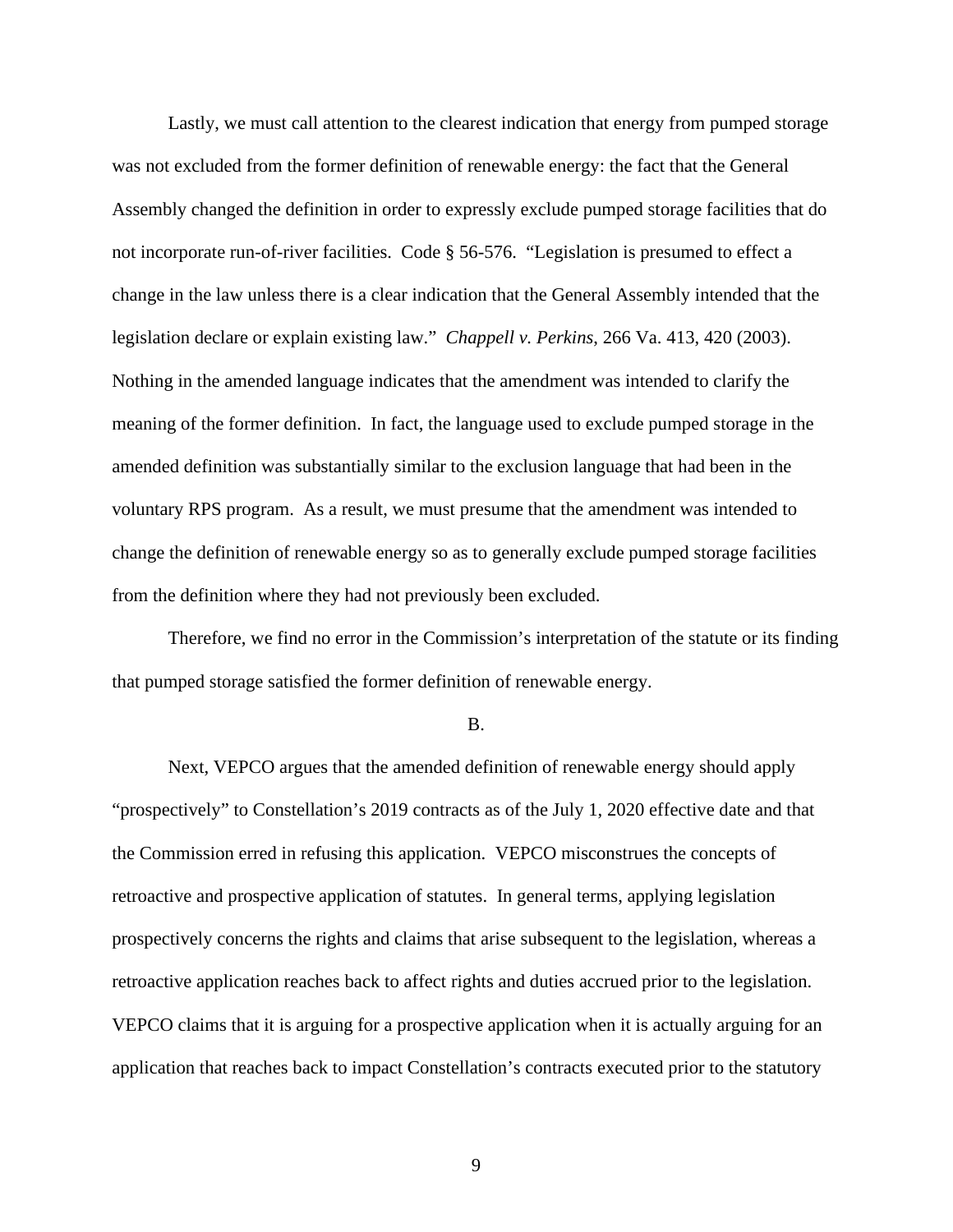amendment and changes a term of the contract affecting Constellation's performance. Thus, the question is not one of prospective application, but it is one of retroactivity and whether the statutory amendment to a definition that does not grant substantive rights changes the previously existing contractual obligations of the parties. In the present circumstances, and in consideration of the statutory scheme, we conclude it does not.

As noted by the Commission in its final order, statutes will not be applied retroactively absent a manifest intent to the contrary. *See, e.g.*, *City of Charlottesville v. Payne*, 299 Va. \_\_\_, \_\_\_, slip op. at 11 (April 1, 2021) ("It has long been the law of the Commonwealth that retroactive application of statutes is disfavored and that "statutes are to be construed to operate prospectively only unless a contrary intention is manifest and plain.") (quoting *Town of Culpeper v. Virginia Elec. & Power Co.*, 215 Va. 189, 194 (1974)). The Commission based its decision on *Bailey v. Spangler*, 289 Va. 353, 358-59 (2015). In *Bailey*, this Court addressed a certified question as to whether a statutory presumption regarding mine void ownership applied to deeds executed before the statute was enacted in 1981. *See id*. at 355. Responding in the negative, this Court reiterated that "Virginia law does not favor retroactive application of statutes;" instead, "we interpret statutes to apply prospectively 'unless a contrary legislative intent is manifest.'" *Id.* at 358-59 (quoting *Board of Supervisors v. Windmill Meadows*, 287 Va. 170, 180 (2014)).

This rule is "somewhat relaxed" in cases of remedial or procedural statutes, but this is not the case where "contract rights are involved." *Gloucester Realty Corp. v. Guthrie*, 182 Va. 869, 873 (1944). "[R]ights accrued . . . under the former law . . . before the passage of an amended statute will not be affected by [the amendment], but will be governed by the original statute, unless a contrary intention is expressed in the later statute." *Id.* (quoting *Ferguson v. Ferguson*, 169 Va. 77, 87 (1937)). Stated otherwise, "new legislation will ordinarily not be construed to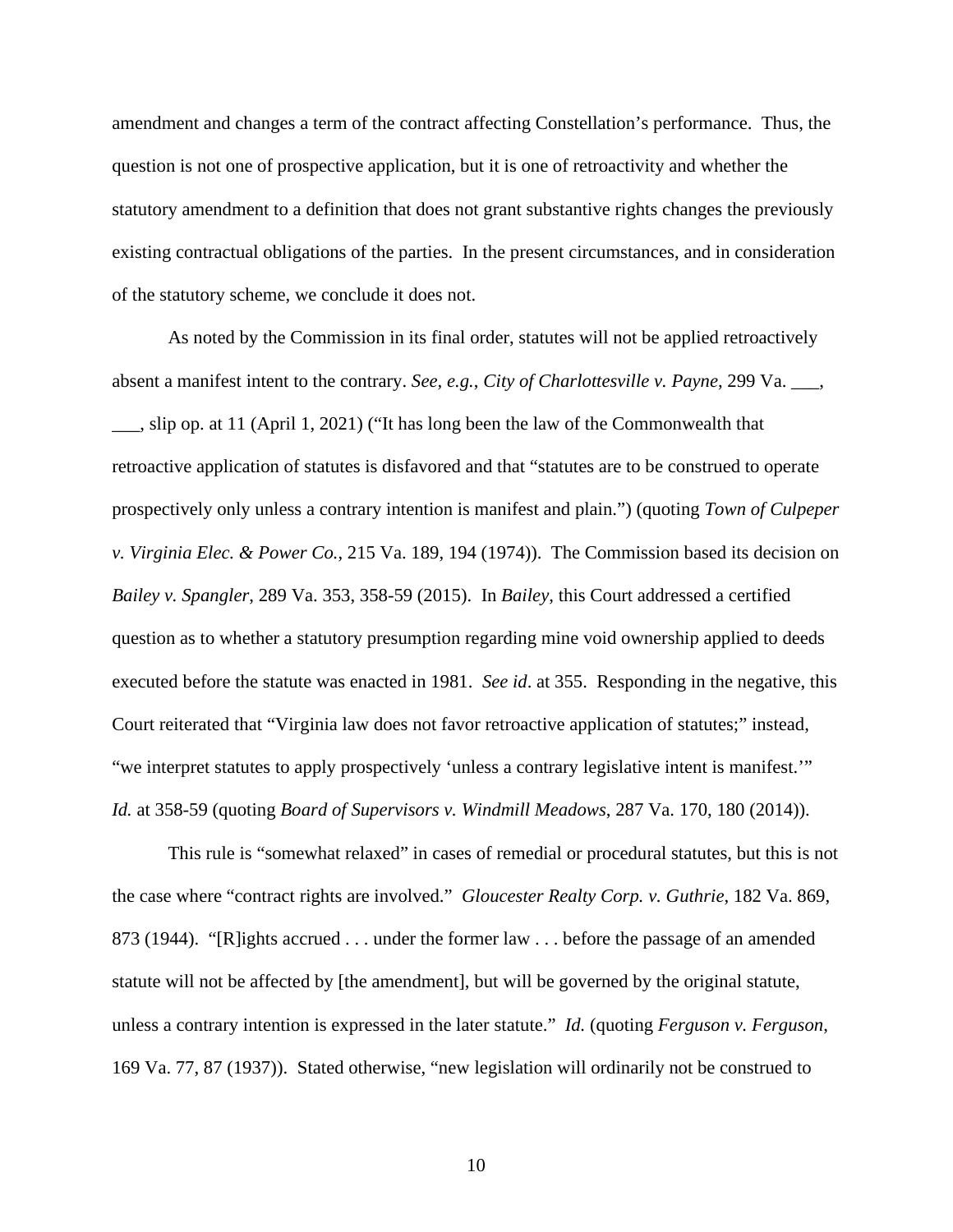interfere with existing contracts." *Bailey*, 289 Va. at 359 (quoting *Harbour Gate Owners' Ass'n, Inc. v. Berg*, 232 Va. 98, 103 (1986)). "Absent an express manifestation of intent by the legislature, this Court will not infer" an intent to interfere with rights accrued pursuant to a contract executed prior to the statutory amendment. *Id.*

In the statute at issue, there is no express manifestation of an intent to apply the statute retroactively or to interfere with the rights and obligations of contracts executed prior to the amendment. There is also no declaration that the future performance of those preexisting obligations must comply with the amended definition. Quite simply, there is nothing in the statute to indicate that the General Assembly intended a departure from the norm of a presumed prospective application, i.e., to contracts executed after the effective date of the statute.

To that end, Constellation argues that it has "vested" rights in its pre-amendment contracts such that it can rely upon the former statutory definition for the remaining duration of those service contracts where the statute evidences no manifest intent to interfere with its existing contracts. Though the Commission did not hold an evidentiary hearing or make express findings of fact on this issue, the Commission did have the materials provided in discovery including the previously mentioned portions of Constellation's service contracts—at its disposal when considering the questions posed by Constellation's petition. We must assume that the Commission, in reviewing the terms of the contracts, determined that Constellation and its customers possessed contractual rights regarding the supply of renewable energy that accrued as a result of incorporating the former statute by reference. The statute became a material "part of the contract of the parties by mutual agreement." *See Gloucester Realty Corp.*, 182 Va. at 874. "It will not be presumed that the legislature would intentionally and advisedly amend a statute that would so materially affect such an important contract right." *Id.* Therefore, absent any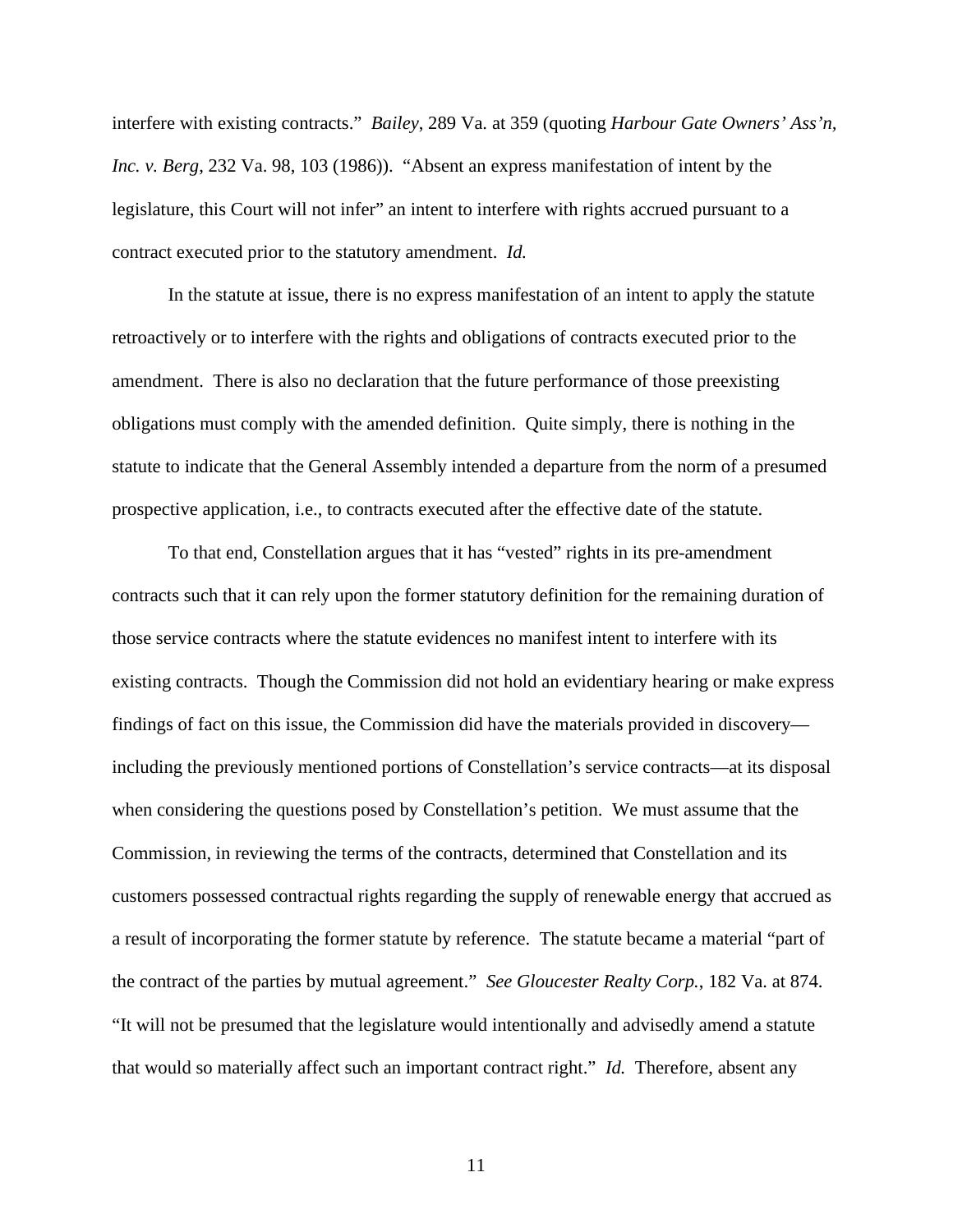indication of intent to disrupt established contractual relationships, this Court will not presume that such an effect was intended.

Nevertheless, VEPCO asserts that a threshold finding of intent to apply to existing contracts is unnecessary because contracts "must be considered as containing an implied condition that [they are] subject to the exercise of the State's regulatory police power," *Haughton v. Lankford*, 189 Va. 183, 190 (1949), and that a state's energy policy and regulation of the industry are regarded as some of the most important functions of that power, *see Arkansas Elec. Co-op. Corp. v. Arkansas Pub. Serv. Comm'n*, 461 U.S. 375, 377 (1983) (observing that regulation of utilities is one of "most important of the functions traditionally associated with the police power of the States"); *Pacific Gas and Elec. Co. v. State Energy Res. Conservation & Dev. Comm'n*, 461 U.S. 190, 205 (1983) (recognizing the traditional responsibilities of states in "determining questions of need, reliability, cost and other related state concerns" regarding energy policy).

While VEPCO is correct that contracts are subject to valid exercises of police power, "private contract rights must yield to the public welfare [only] where the latter is appropriately declared and defined and the two conflict." *Commonwealth ex rel. Page Milling Co. v. Shenandoah River Light & Power Corp.*, 135 Va. 47, 57 (1923). The General Assembly could have clearly expressed that contract rights accrued under the former statute would be subject to the amended language. As noted above, however, there is no express declaration and simply no inherent structure or language in the amendment at issue here suggesting that the General Assembly intended to invoke that power in a way that would conflict with pre-existing private contract rights. Because we find no intent to affect existing contract rights, there is no conflict between continued recognition and enforcement of those rights and the amended statute.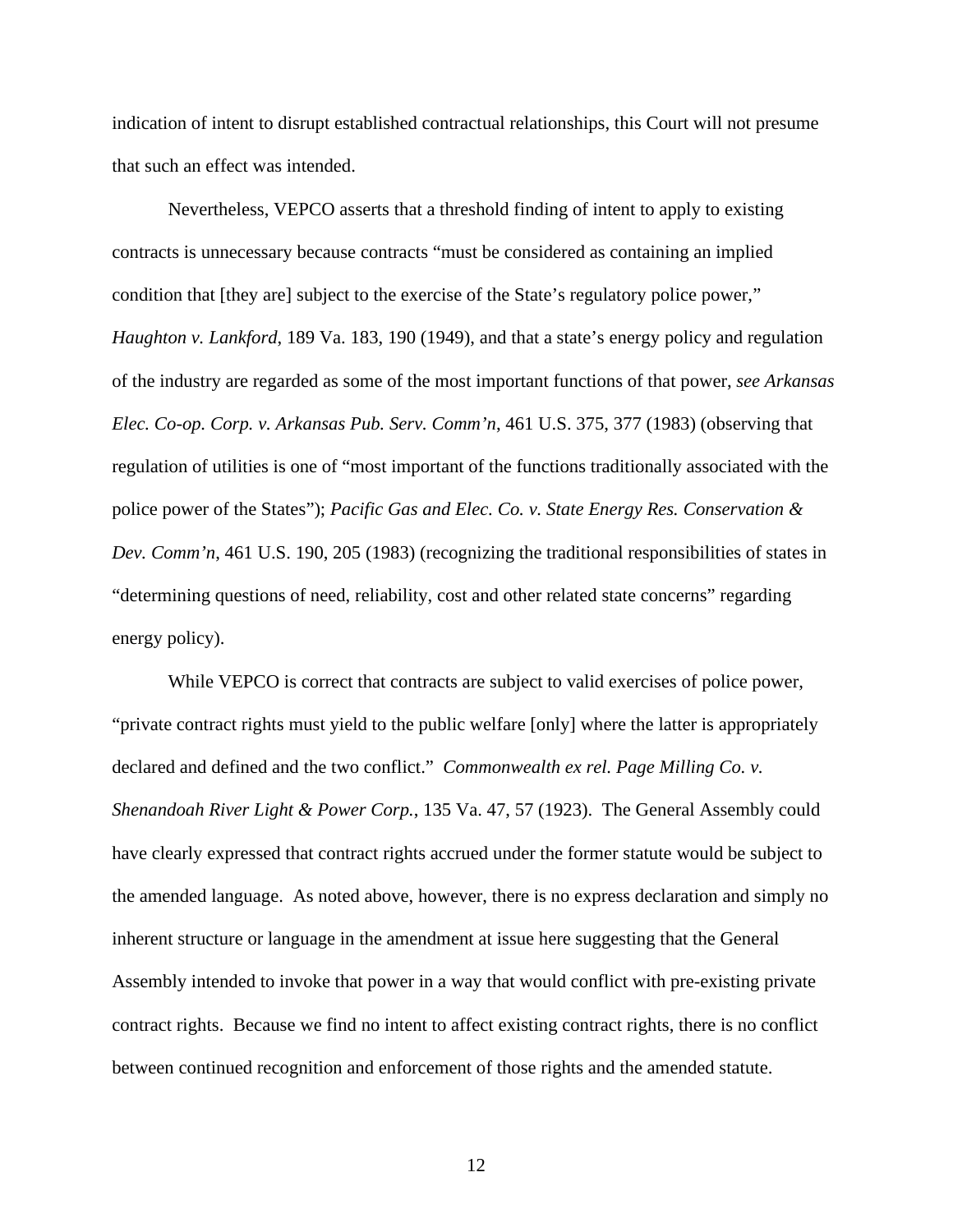Therefore, we need not reach VEPCO's argument that the amendment was a valid exercise of the Commonwealth's police power.

Further, a provision in the Subsection (A)(5) retail choice program implies that the General Assembly is predisposed to the opposite intent within this particular statutory scheme. While Code § 56-577(A)(5)(a) enables retail customers' participation in the retail choice program, Code § 56-577(A)(5)(b) allows those same retail customers "[t]o *continue purchasing* renewable energy pursuant to the terms of a power purchase agreement . . . *for the duration of such agreement*" even after the incumbent electric utility files a tariff to offer electricity provided from 100 percent renewable energy. Code  $\S$  56-577(A)(5)(b) (emphasis added). Unlike Code § 56-576, which is a definitional statute, Subsection (A)(5) grants and governs substantive rights pertaining to who can participate in the retail choice scheme and in what way. Allowing customers to continue with the arrangement for which they originally contracted shows that, even in this heavily regulated industry that is subject to the Commonwealth's police power, the legislature appears inclined to leave certain contractual obligations intact despite a change in circumstances that would normally impact participation in the retail choice program.

VEPCO contends that the absence of similar grandfathering language in the amended definition means that the Court should not read such language into its terms. However, relying upon the statutory scheme for context as to how its parts should be applied is not reading language into a statute, but is applying general rules of construction to interpret the statute as part of a consistent whole. *See REVI, LLC*, 290 Va. at 208 (it is "our duty to interpret the several parts of a statute as a consistent and harmonious whole so as to effectuate the legislative goal"). We find that this interpretation is the logical choice in light of the context provided by the structure of the retail choice program.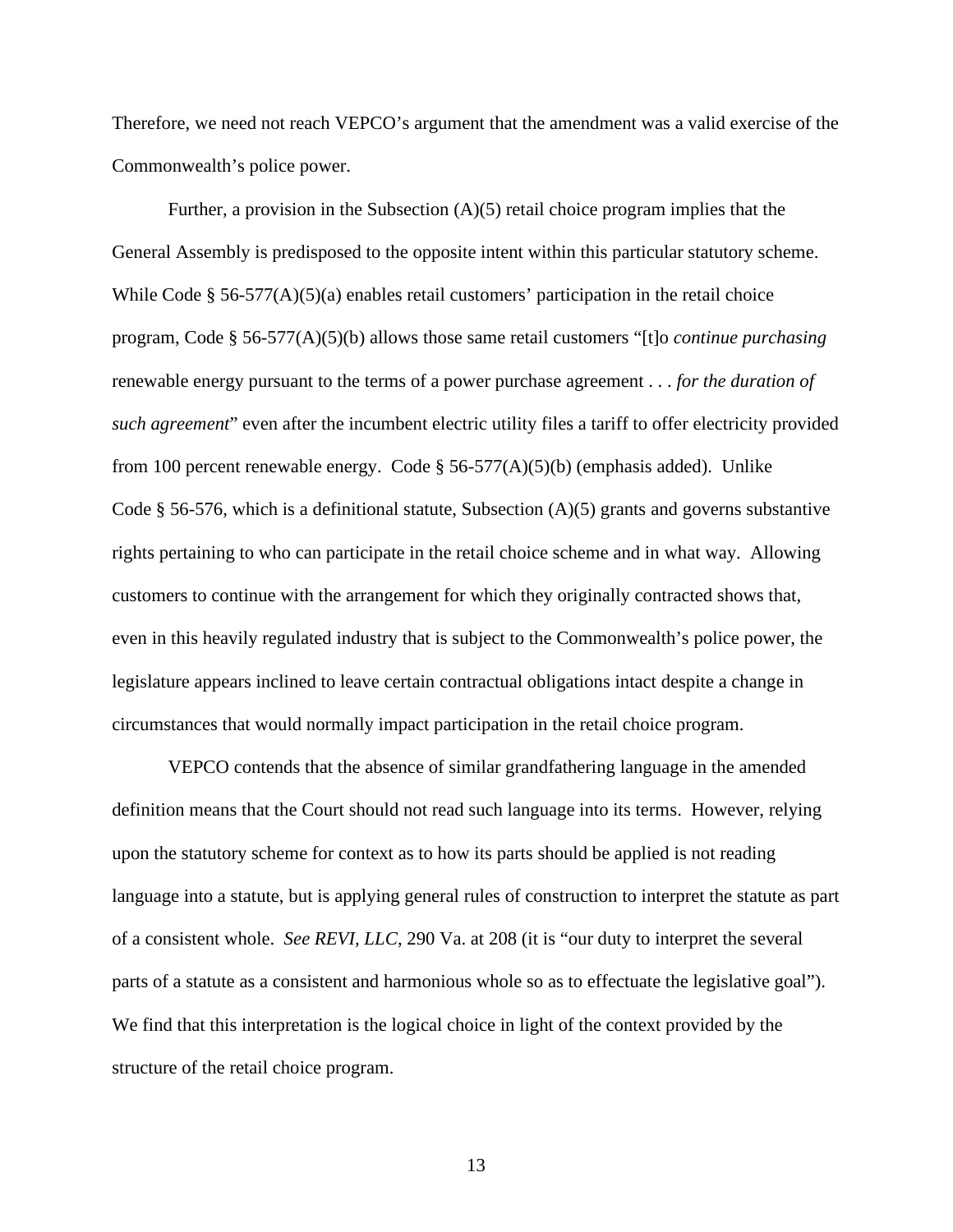Lastly, in evaluating this construction of the statutory terms, we must again recognize that the Commission is due the respect of a "tribunal informed by experience.'" *City of Alexandria,* 296 Va. at 93 (citation omitted). As the body tasked by the General Assembly with overseeing not just the implementation of the Subsection (A)(5) retail choice program, but the VEURA as a whole, the Commission's determination is one viewed with deference to its expertise. Though language cannot be added by interpretation where it was not included by text, "we presume that where the General Assembly has not placed an express limitation in a statutory grant of authority, it intended for the Commission, as an expert body, to exercise sound discretion." *Virginia Elec. & Power Co.*, 284 Va. at 741. Thus, in the absence of an express direction as to how amendments to the chapter definitions should be applied, it is reasonable to assume that the Commission exercised its discretion in interpreting and applying the amended definition in a manner consistent with both the larger statutory scheme and general principles pertaining to application of new legislation to existing rights.

Therefore, it is apparent that the Commission determined that Constellation accrued contractual rights under the former definition of renewable energy, and—since the amended statute contains no express indication that it is to be applied retroactively to interfere with existing contract rights—we find that the Commission did not err in refusing to retroactively apply the amended statutory definition of renewable energy to Constellation's contracts that were executed before the amendment took effect.

#### III.

For the reasons stated, we affirm the decision of the Commission.

*Affirmed.*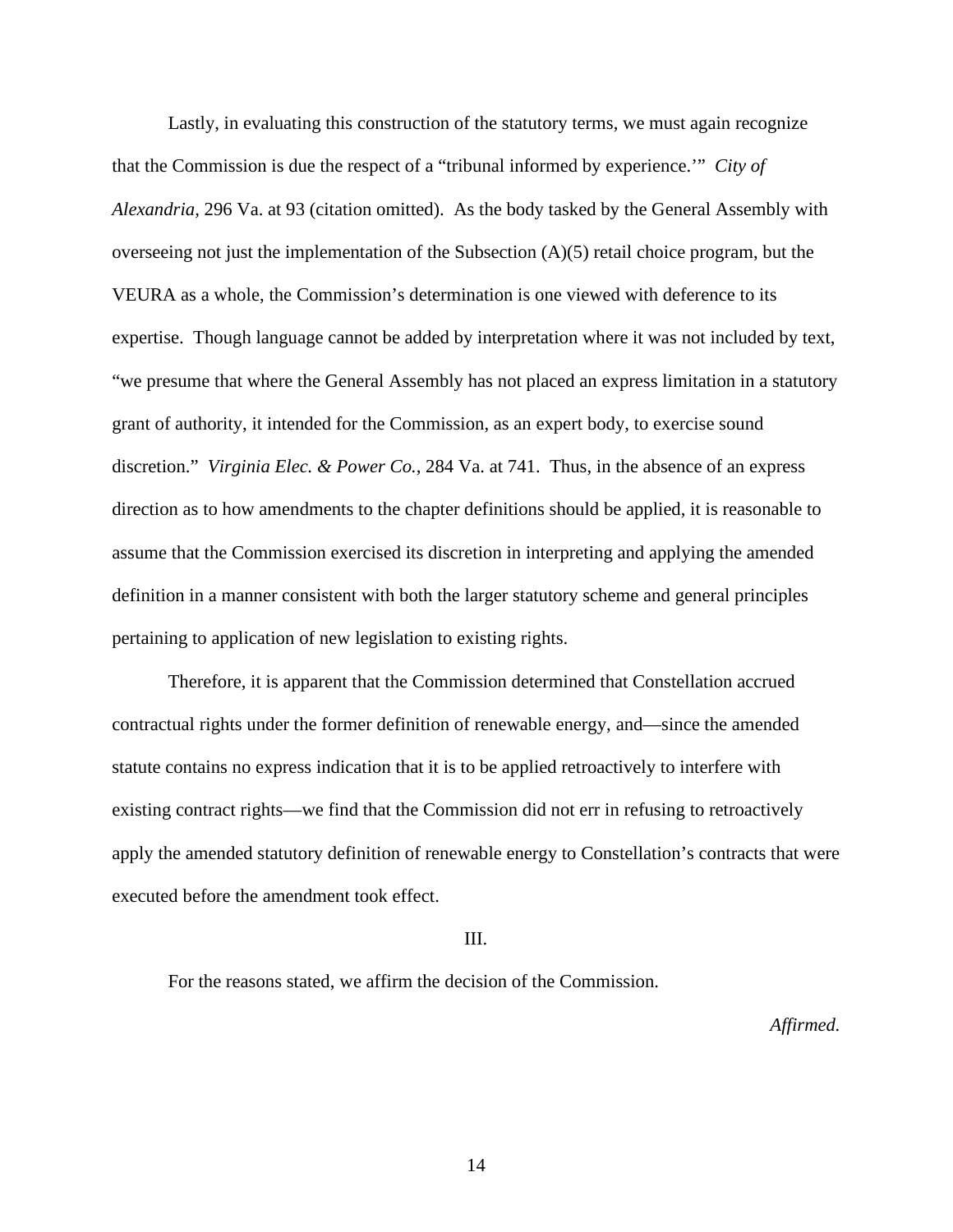JUSTICE KELSEY, with whom CHIEF JUSTICE LEMONS and JUSTICE McCULLOUGH join, concurring in part and dissenting in part.

I agree that the phrase "energy derived from . . . falling water" in former Code § 56-576 included energy produced by pumped-storage facilities. Effective July 1, 2020, however, an amendment to Code § 56-576 excluded from the statutory definition of renewable energy any electricity solely "generated from pumped storage" facilities. *See* 2020 Acts chs. 1193, 1194, at 2501, 2530. The majority holds that this statutory amendment does not apply to Constellation's monthly sales of electricity from pumped-storage facilities *after* July 1, 2020, because those sales were contemplated in several long-term contracts executed *before* that date.

We all agree that the legislature did not intend the 2020 statutory amendment to be applied retroactively. It was meant only to apply prospectively. We disagree, however, about what "prospectively" means. Does the 2020 statutory amendment affect monthly sales of electricity from pumped-storage facilities between Constellation and its retail customers that take place *after* the effective date of the amendment? The majority's answer is *no* — the amendment has no effect because applying it would defeat our agreed-upon premise that unless the legislature clearly says so, a new law should not "be applied retroactively to interfere with existing contract rights." *Ante* at 14. My answer is *yes* — the amendment applies to Constellation's monthly sales after the amendment's effective date because doing so involves a prospective, not retroactive, application that does not unconstitutionally impair Constellation's contractual obligations.

## I. RETROACTIVE VS. PROSPECTIVE APPLICATION

"While statutory retroactivity has long been disfavored, deciding when a statute operates 'retroactively' is not always a simple or mechanical task." *Landgraf v. USI Film Prods.*, 511 U.S. 244, 268 (1994). Justice Story, however, provided a clear starting point, explaining that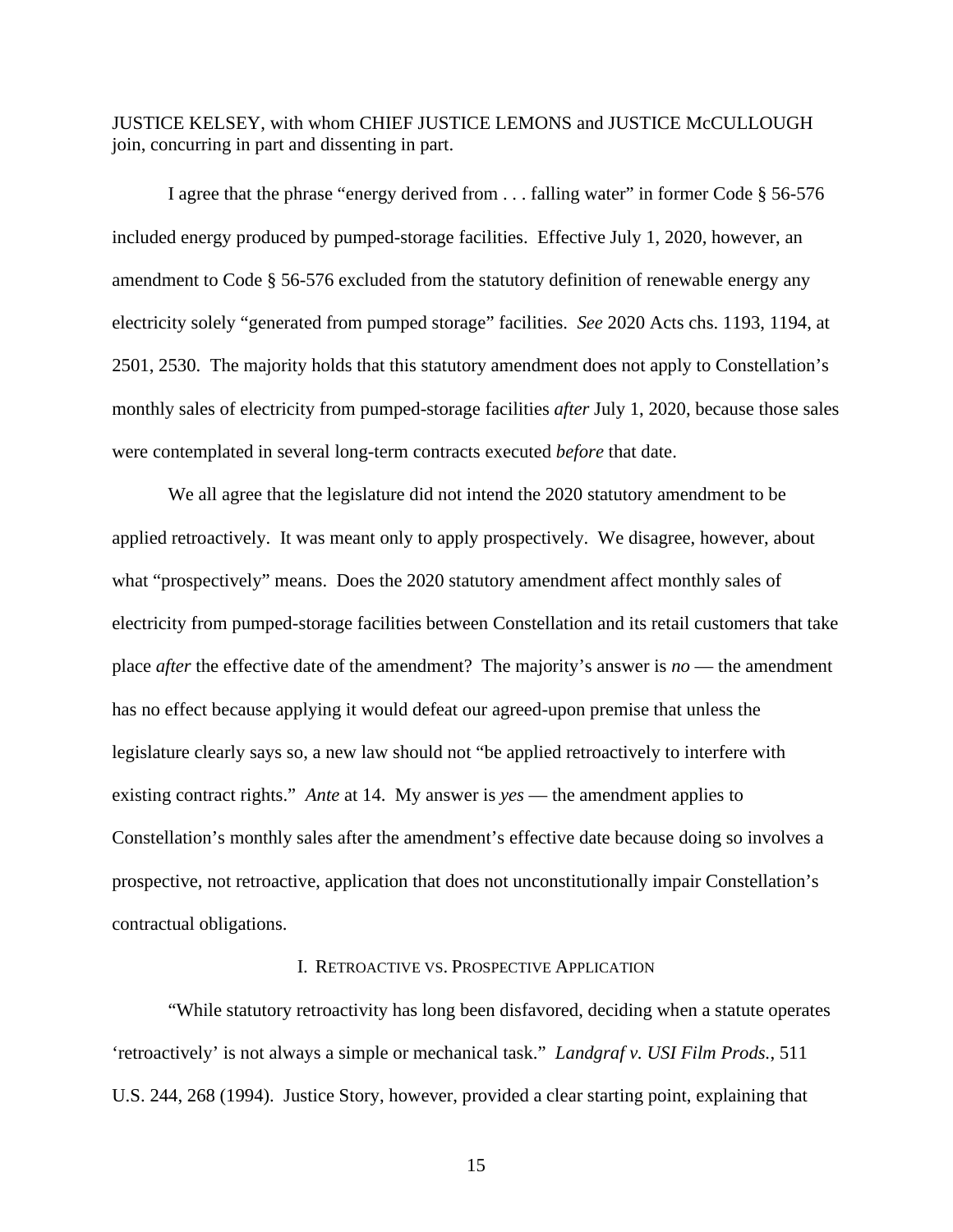statutes have a "retrospective" application when they, "though operating only from their passage, affect vested rights and past transactions." *Id.* at 268-69 (quoting *Society for the Propagation of the Gospel v. Wheeler*, 22 F. Cas. 756, 767 (C.C.D.N.H. 1814) (No. 13,156) (Story, J.)). "The inquiry into whether a statute operates retroactively demands a commonsense, functional judgment about 'whether the new provision attaches new legal consequences to *events completed before its enactment*.'" *Martin v. Hadix*, 527 U.S. 343, 357-58 (1999) (emphasis added) (citation omitted).

Applying that standard to the principal question in this case, the answer is uncomplicated: Constellation's sales completed before the effective date of the 2020 statutory amendment are unaffected by it, and those sales completed after the effective date of the 2020 statutory amendment are governed by it. The fact that all of Constellation's sales arise out of executory contracts existing prior to the new law changes nothing. "[L]egislation affecting *future* performance and termination of contracts in existence when a legislative act became effective" must be distinguished from "a legislative effort to make statutes retroactive so as to affect prestatutory performance or termination of such contracts." *Heublein, Inc. v. Dep't of Alcoholic Beverage Control*, 237 Va. 192, 197 (1989) (emphasis in original). This distinction polices the maxim that "[o]ne whose rights . . . are subject to state restriction, cannot remove them from the power of the State by making a contract about them." *Working Waterman's Ass'n of Va. v. Seafood Harvesters, Inc.*, 227 Va. 101, 110 (1984) (quoting *Hudson Cnty. Water Co. v. McCarter*, 209 U.S. 349, 357 (1908) (Holmes, J.)).

The United States Supreme Court applied these principles in a closely analogous case a century ago. In *Union Dry Goods Co. v. Georgia Public Service Corp.*, the state had mandated a rate increase for sales of electricity, and the increase became effective on year two of a five-year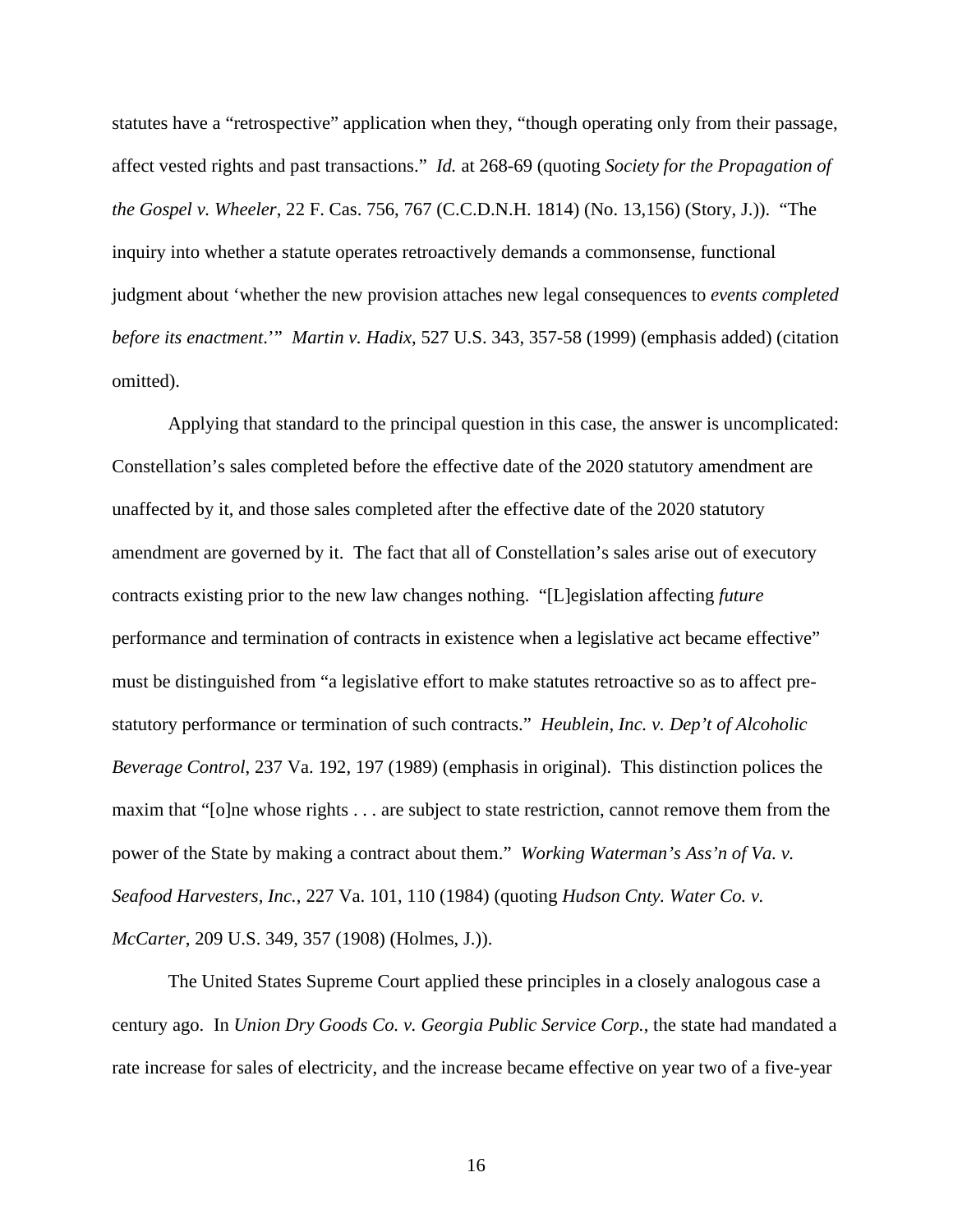sales contract between a supplier and buyer of electricity. *See* 248 U.S. 372, 373 (1919). The Court held that the legally prescribed rate prospectively applied to all sales of electricity after the effective date of the rate increase. *See id.* at 375-77. It did not matter that the parties before the court still had three more years left on their contract subject to the lower price. On the date of the state's lawful "exercise of its police power" to regulate electricity prices, no "private contract" can thereafter supersede the uniform application of law to all buyers and sellers. *Id.* at 375, 377; *see also Producers' Transp. Co. v. Railroad Comm'n of State of Cal.*, 251 U.S. 228, 232 (1920) ("That some of the contracts before mentioned were entered into before the statute was adopted or the order made is not material.").

In another similar case, we considered whether statutes giving the State Corporation Commission "power to control, regulate, and prescribe the light and power rates of such public service corporations, operate prospectively only" and whether applying a new rate schedule to private contracts entered into before the statutes' enactment gave those statutes a "retroactive effect." *Commonwealth ex rel. Page Milling Co. v. Shenandoah River Light & Power Corp.*, 135 Va. 47, 55 (1923). Our answers to these questions were clear:

> Of course there can be no doubt about the general rule that statutes operate prospectively, and not retroactively; but it is illogical to say that the construction which the Commission has given to these statutes gives them a retroactive effect, for it is not claimed that the rates charged or collected for service performed before they became effective can in any way be affected thereby. Clearly these statutes operate prospectively, and only upon such rates as are thereafter lawfully prescribed pursuant thereto.

## *Id.* at 56.

This makes perfect sense. "[A] right cannot be considered a vested right, unless it is something more than such a mere expectation as may be based upon an anticipated continuance of the present general laws." Thomas M. Cooley, A Treatise on the Constitutional Limitations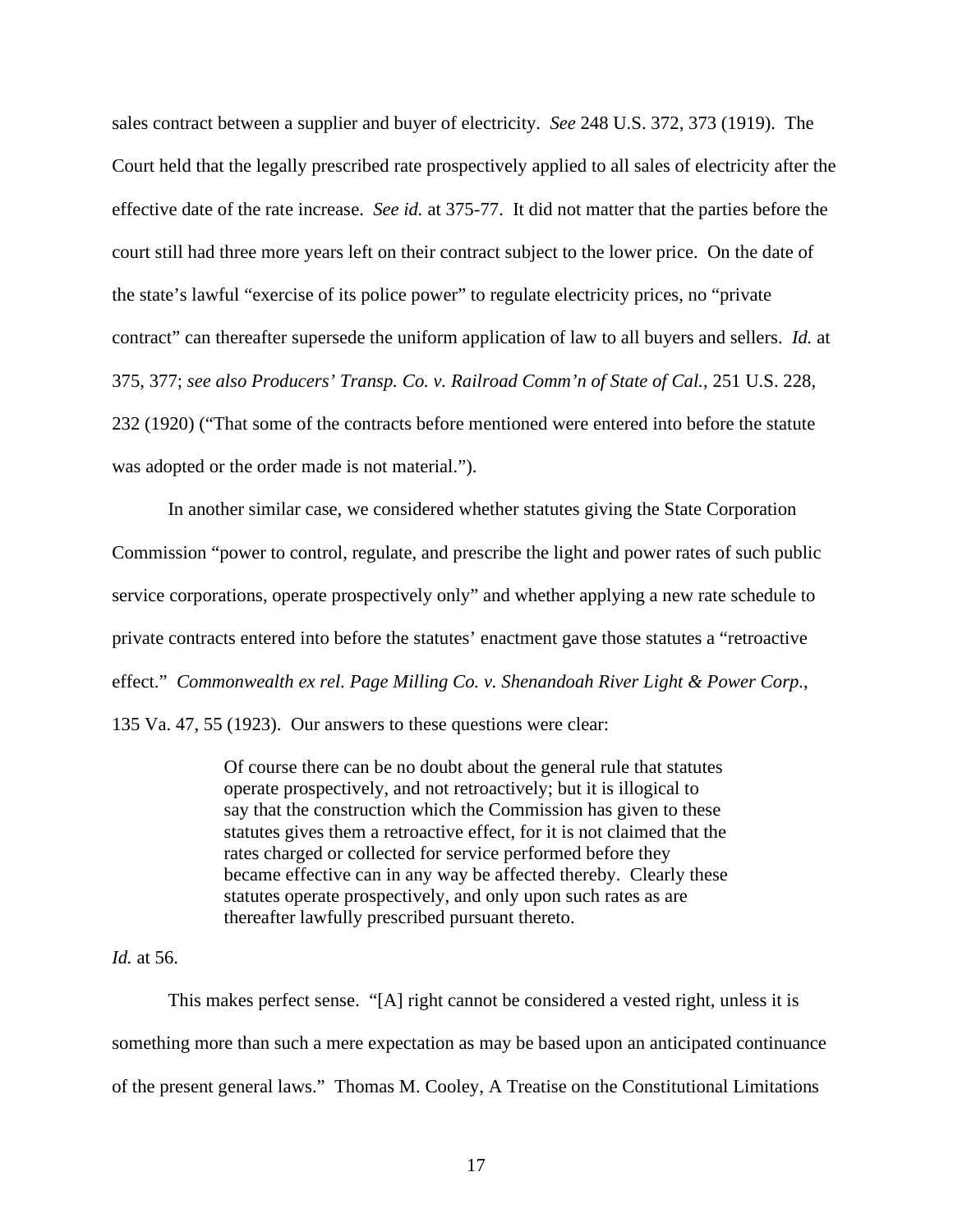511 (Victor H. Lane ed., 7th ed. 1903). It has long been held that parties to commercial contracts in heavily regulated industries<sup>[1](#page-17-0)</sup> must necessarily expect "that changes in the law applicable to their contracts may be made," and thus, "in the nature of things," there is "no vested right in an existing law which precludes its change or repeal, nor vested right in the omission to legislate upon a particular subject which exempts a contract from the effect of subsequent legislation upon its subject matter by competent legislative authority." *Louisville & Nashville R.R. v. Mottley*, 219 U.S. 467, 484 (1911) (citation omitted).[2](#page-17-1)

Likewise, "there is no implied promise on the part of the State to protect its citizens against incidental injury occasioned by changes in the law." Cooley, *supra*, at 402. As Professor Lile succinctly put the point, "one has no vested right in a mere rule of law." W.M. Lile, Notes on Statutes 11 (1911). A contrary view would be wholly unworkable. "If every time a man relied on existing law in arranging his affairs, he were made secure against any change in legal rules, the whole body of our law would be ossified forever." *Landgraf*, 511 U.S. at 269 n.24 (citation omitted); *see also McCabe v. Commonwealth*, 274 Va. 558, 566 (2007) ("[A]s a general proposition, there is no right to rely on the continued existence of civil statutes."). Nothing in our law permits a party to "obtain immunity from the state regulation by making private contractual arrangements." *United States Tr. Co. of N.Y. v. New Jersey*, 431 U.S. 1, 22 (1977).

Here, by enacting the 2020 statutory amendment, the General Assembly did not attempt to unravel Constellation's monthly sales of renewable energy from pumped-storage facilities

<span id="page-17-0"></span> $<sup>1</sup>$  As a "[c]ompetitive service provider," Constellation is heavily regulated by the State</sup> Corporation Commission. *See* Code § 56-577(A)(5) & (B); 20 VAC §§ 5-312-10 to -110.

<span id="page-17-1"></span><sup>2</sup> *See also National R.R. Passenger Corp. v. Atchison, Topeka & Santa Fe Ry.*, 470 U.S. 451, 469 (1985); *Energy Rsrvs. Grp., Inc. v. Kansas Power & Light Co.*, 459 U.S. 400, 416 (1983).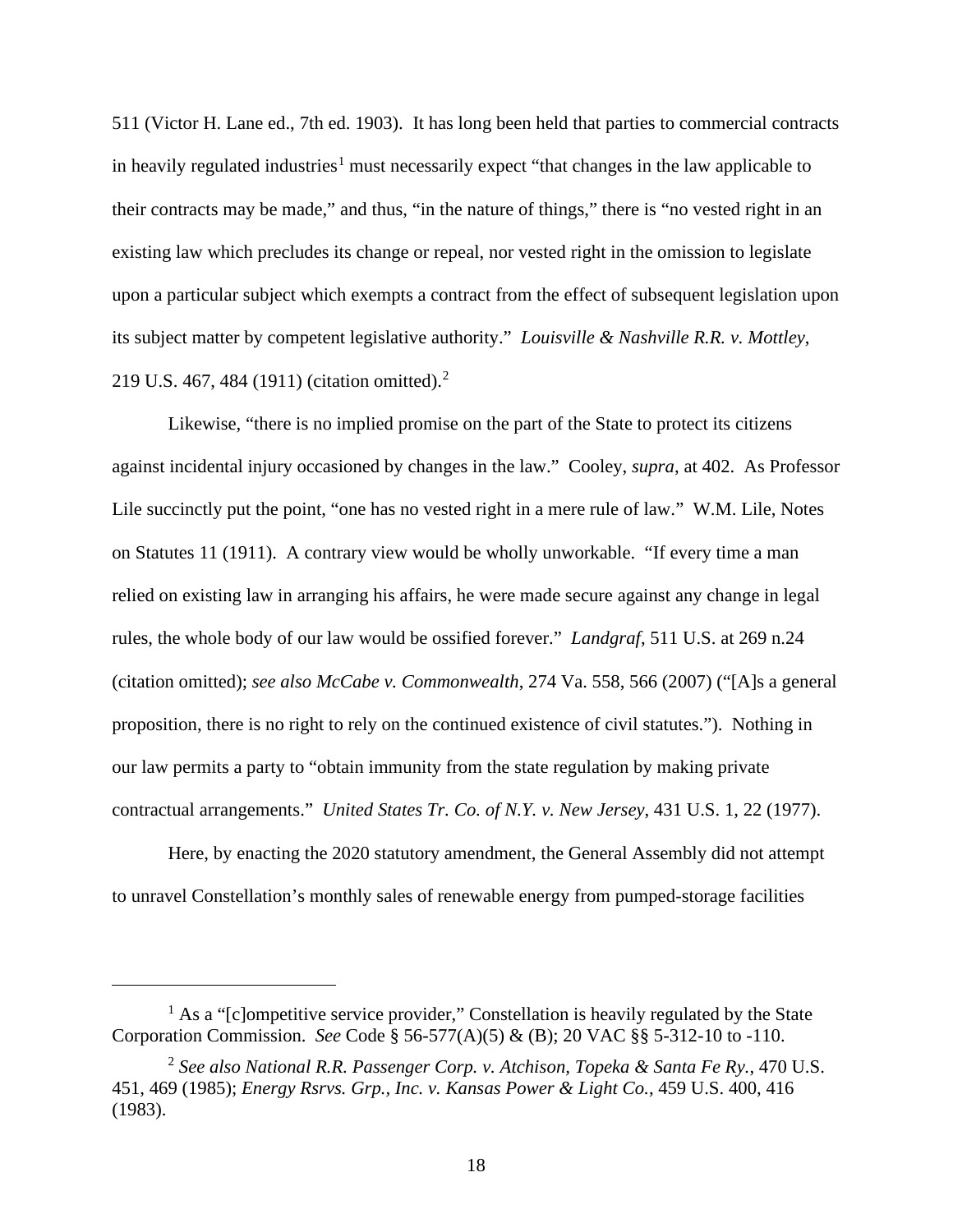before the effective date of the 2020 statutory amendment.<sup>[3](#page-18-0)</sup> Those sales were lawful at that time. After July 1, 2020, however, the legislative intent is unmistakable: Going forward — that is, prospectively — electricity solely generated from pumped-storage facilities can no longer be deemed to be lawful renewable energy. Looking backward — that is, retrospectively — the 2020 statutory amendment said nothing because nothing needed to be said. As of July 1, 2020, what was done was done, and the new law did not disturb it.<sup>[4](#page-18-1)</sup> Constellation had no vested right in the assumption that the legislature would never change the legal definition of renewable energy during the multi-year duration of its executory, retail contracts — particularly since the definition of renewable energy had already been statutorily changed in 2008, 2009, and 2012.

In short, I agree with the majority that if the General Assembly intends to apply a new law retroactively in a manner that "attaches new legal consequences to *events completed before its enactment*,'" *Martin*, 527 U.S. at 358 (emphasis added) (citation omitted), the legislature must expressly state such an intent, *see City of Charlottesville v. Payne*, 299 Va. 515, 528-29 (2021). But we have never held that the General Assembly must expressly state its intent that a new law will apply prospectively. That intent is inherent in the very nature of legislation because a

<span id="page-18-0"></span><sup>3</sup> This fact renders irrelevant Constellation's heavy reliance on *Bailey v. Spangler*, which addressed the retroactive application of a statute to deeds executed and to vested property rights transferred before a new statute's effective date, *see* 289 Va. 353, 358 (2015). Neither *Bailey*'s facts nor its legal analysis addressed the prospective application of a new law on events completed after its effective date. The same can be said of *Ferguson v. Ferguson*, which dealt with the retroactive application of a new statute to a will contest that was filed before the statute's enactment and challenged a will offered to probate before the statute's enactment. *See*  169 Va. 77, 86-88 (1937).

<span id="page-18-1"></span><sup>4</sup> *See* 2008 Acts ch. 272, at 409; 2009 Acts ch. 748, at 1595; 2012 Acts chs. 46, 200, at 62, 317.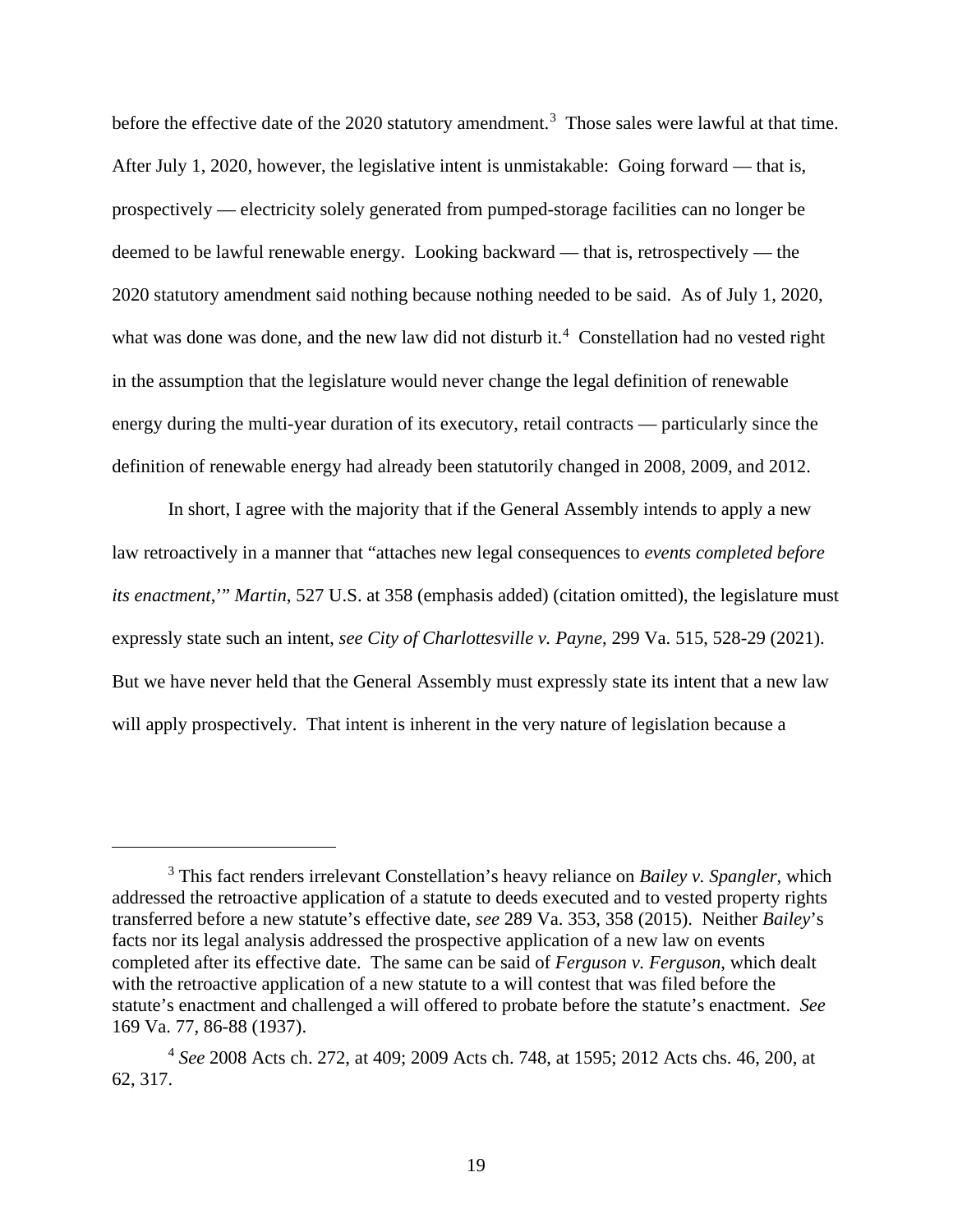"statute is always to be construed as operating prospectively," *Allen v. Mottley Constr. Co.*, 160 Va. 87[5](#page-19-0), 881 (1933) (citation omitted).<sup>5</sup>

### II. IMPAIRMENT OF THE OBLIGATION OF CONTRACTS

To be clear, I accept that Constellation's executory, retail contracts are "contracts" within the meaning of the provisions in the Virginia and United States Constitutions that prohibit laws "impairing the obligation of contracts," U.S. Const. art. I, § 10, cl. 1; Va. Const. art. I, § 11. But this fact tells us nothing about whether Constellation's contractual *obligations* were impaired by the prospective application of the 2020 statutory amendment. I do not see how they could have been.

Constellation's retail contracts did not require it to sell electricity generated from pumped-storage facilities. *See* 1 J.A. at 148. The contracts only promised that customers would receive 100% renewable energy from statutorily recognized renewable-energy sources. *See id.* Those sources could include wind, solar, biomass, waste, landfill gas, geothermal, inter alia not just "falling water" at pumped-storage facilities. The 2020 statutory amendment simply took one renewable-energy option off the table, leaving all others wholly untouched. As a matter of law, therefore, the 2020 statutory amendment did not impair Constellation's contractual

<span id="page-19-0"></span><sup>&</sup>lt;sup>5</sup> The legislature has the power to grandfather unvested contractual expectancies by postponing the effective date of a change in the law for the duration of preexisting contracts. The legislature did just that in Code § 56-577(A)(5)(b), by permitting retail customers "[t]o] continue purchasing renewable energy pursuant to the terms of a power purchase agreement in effect on the date there is filed with the Commission a tariff for the incumbent electric utility . . . to offer electric energy provided 100 percent from renewable energy, for the duration of such agreement." This grandfathering provision, however, does not apply to Constellation's existing retail contracts regarding electricity provided from pumped-storage facilities because the statutory amendment removing electricity generated by pumped-storage facilities from the definition of renewable energy was effective on July 1, 2020, and because the incumbent electric utility did not file a tariff with the Commission until July 2.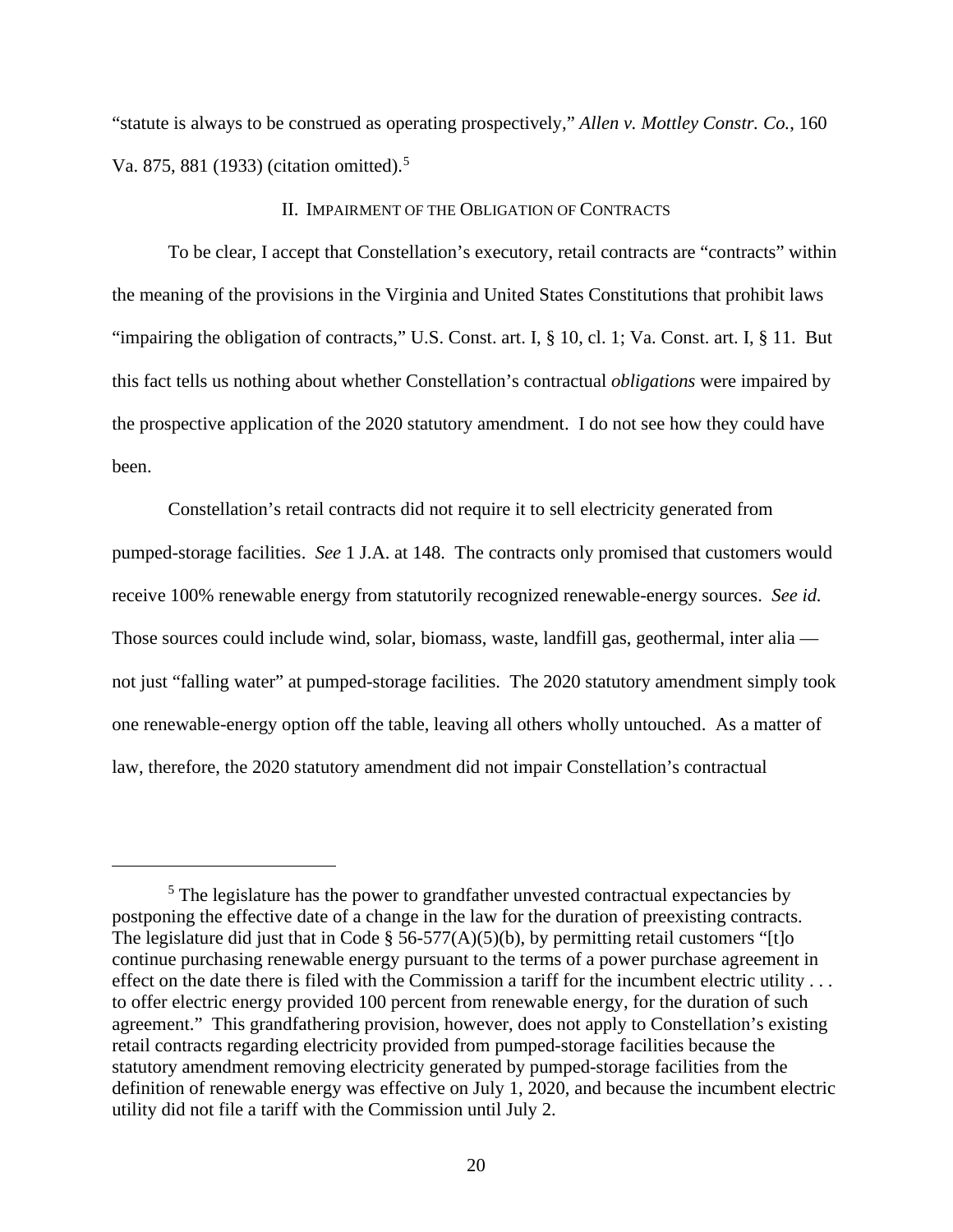obligations because Constellation was never legally obligated to provide electricity generated from pumped-storage facilities.

Even if Constellation had an enforceable obligation (rather than a self-determined option) to provide electricity from pumped-storage facilities, the prospective application of the 2020 statutory amendment to monthly sales after the amendment's effective date would not be an unconstitutional impairment. "While the Contract Clause appears literally to proscribe 'any' impairment, the prohibition is not an absolute one and is not to be read with literal exactness like a mathematical formula." *United States Tr. Co. of N.Y.*, 431 U.S. at 21 (citation omitted). "The threshold inquiry is 'whether the state law has, in fact, operated as a substantial impairment,'" and "[t]he severity of the impairment is said to increase the level of scrutiny to which the legislation will be subjected." *Energy Rsrvs. Grp., Inc. v. Kansas Power & Light Co.*, 459 U.S. 400, 411 (1983). "Minimal alteration of contractual obligations may end the inquiry at its first stage." *Allied Structural Steel Co. v. Spannaus*, 438 U.S. 234, 245 (1978). "[S]tate regulation that restricts a party to gains it reasonably expected from the contract does not necessarily constitute a substantial impairment," and "[i]n determining the extent of the impairment, we are to consider whether the industry the complaining party has entered has been regulated in the past." *Id*. Because Constellation could fulfill its retail contracts by providing renewable energy from other statutorily recognized renewable-energy sources and because Constellation is operating in an industry that has been heavily regulated in the past, any impairment cannot be considered substantial.

To be sure, even if the 2020 statutory amendment had substantially impaired Constellation's contractual obligations, it still would not be an unconstitutional impairment if there was a reasonable police-power justification for doing so. Under settled law, "a contract . . .